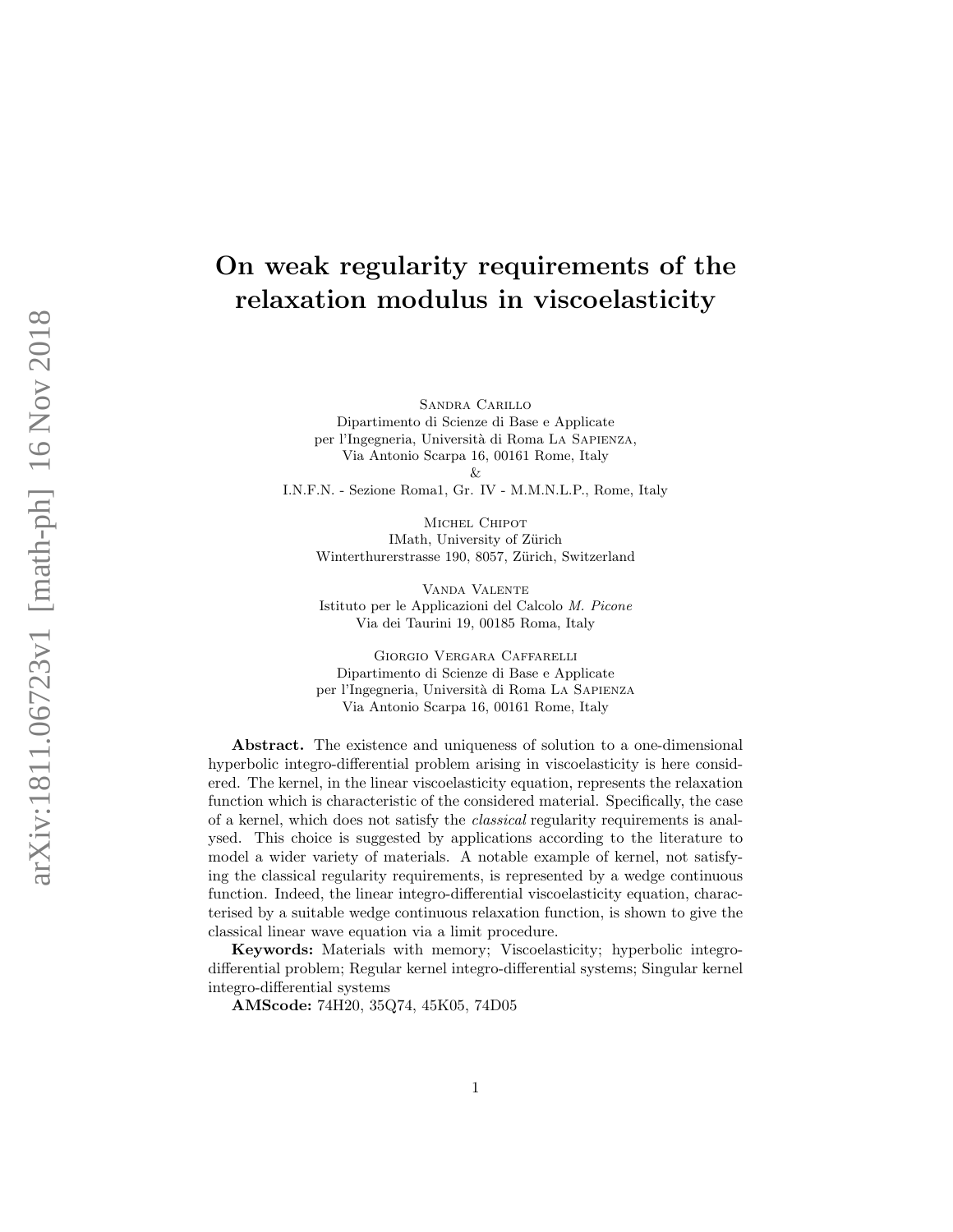### 1 Introduction

#### 1.1 General framework of the problem

The mathematical model of viscoelasticity aims to take into account the behaviour of those materials whose mechanical behaviour is determined not only by the present but also on its past history. Those materials whose mechanical and/or thermodynamical response depends significantly on their past history are termed materials with memory according to the literature, see [\[19,](#page-11-0) [18\]](#page-11-1) where the physical interpretation of the model as well as its thermodynamical admissibility are studied. Since then a wide variety of results and applications have been obtained in many different fields. Among the many, referring to the model of viscoelastic body, to give a feeling of the many different areas in which this model turns out to be of interest, we mention some bio-mechanical applications. In [\[25\]](#page-12-0) synthetic tissues which mimic human bones are investigated. Indeed, the viscoelastic model is applied to a variety of biologically inspired tissues; as an example, in [\[25\]](#page-12-0) bones, while in [\[24\]](#page-12-1) cardiological tissues are considered. A model of apples regarded as viscoelastic bodies is studied in [\[23,](#page-11-2) [29\]](#page-12-2). The present investigation concerns viscoelastic bodies and their mechanical behaviour aiming to widen the range of applicative cases the theory can be applied to. Accordingly, following the spirit of previous investigations, further generalisations of the classical model, suggested by applicative examples, and not previously considered, are addressed to.

The present investigation is part of a research project whose interest is focussed on materials with memory and, on one side their mechanical or thermodynamical characterisation [\[1,](#page-10-0) [2\]](#page-10-1), on the other one to study of assigned initial boundary value problems to answer to the question of existence and, possibly, uniqueness of the admitted solution. Under this viewpoint, the growing applicative interest on new materials, both artificial, such as polymers, and/or materials of biological origin, requires to adapt and, possibly, consider less restrictive assumptions when the mathematical model is constructed. Accordingly, when a materials characterized by mechanical response which is modeled by a Volterra type integro-differential equation, is studied generalized kernels need to be considered. Thus, in [\[7\]](#page-10-2) a one-dimensional viscoelasticity problem characterised by a singular kernel is studied and, later, extended in [\[9,](#page-10-3) [8\]](#page-10-4).

The novelty of the present investigation consists in new relaxed requirements imposed onthe kernel of the integro-differential viscoelasticity problem. Specifically, inspired by [\[27,](#page-12-3) [28\]](#page-12-4), relaxations functions exhibiting a jump discontinuity in their first derivative are considered.

#### 1.2 Mathematical of the problem

The one-dimensional problem is investigated. Accordingly, the linear integrodifferential equation which models the displacement response in a one dimensional viscoelastic body, whose configuration is denoted as  $\Omega = (a, b) \subset \mathbb{R}$ , can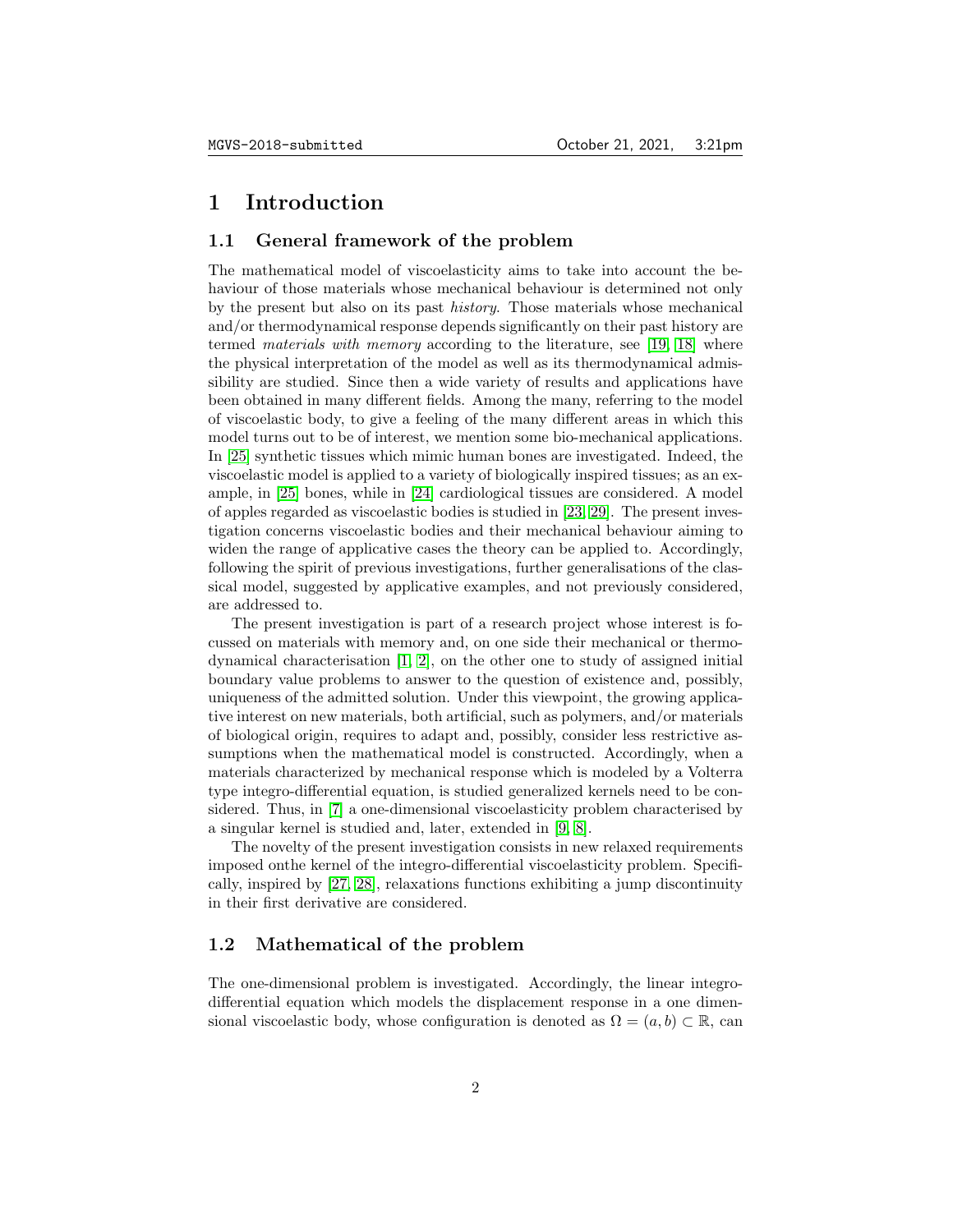be written as

<span id="page-2-1"></span><span id="page-2-0"></span>
$$
u_{tt} = G(0)u_{xx} + \int_0^t \dot{G}(t-\tau)u_{xx}(\tau)d\tau + f,
$$
\n(1.1)

where u indicates the displacement while the history of the material as well as an external force, if present, are included in the term  $f$ . The initial boundary value problem is assigned when the following initial and boundary conditions

$$
u|_{t=0} = u_0(x)
$$
,  $u_t|_{t=0} = u_1(x)$ ,  $u|_{\partial\Omega \times (0,T)} = 0$ ,  $t < T$  (1.2)

are imposed. The classical model (see for instance  $(14, 15)$ ), when a onedimensional isotropic and homogeneous viscoelastic body is considered, prescribes that the kernel  $G$  satisfies the conditions:

$$
\dot{G} \in L^{1}(\mathbb{R}^{+}) \quad , \quad G(t) = G_{0} + \int_{0}^{t} \dot{G}(s) \, ds \quad , \quad G(\infty) = \lim_{t \to \infty} G(t) \tag{1.3}
$$

where  $G(\infty) > 0$ ; the *fading memory property* is also enjoyed, that is

$$
\forall \epsilon > 0 \ \exists \tilde{a} = a(\epsilon, E^t) \in \mathbb{R}^+ s.t. \ \forall a > \tilde{a}, \left| \int_0^\infty \dot{G}(s+a) E^t(s) \ ds \right| < \epsilon \ ,
$$

where  $E^t(\tau) := E(t - \tau)$  denotes the *strain past history* of the material. The weak formulation of the problem  $(1.1)$ -  $(1.2)$  reads

$$
u(t) = \int_0^t K(t - \tau)u_{xx}(\tau)d\tau + u_1t + u_0 + \int_0^t d\tau \int_0^{\tau} f(\xi)d\xi, \qquad (1.4)
$$

where  $K$  is termed *integrated relaxation function* since it denotes the integral of the relaxation function defined as

<span id="page-2-3"></span><span id="page-2-2"></span>
$$
K(\xi) := \int_0^{\xi} G(\tau) d\tau . \qquad (1.5)
$$

Now, the relaxation function  $G(t)$  is assumed to satisfy the relaxed conditions

$$
\forall t \in (0, \infty), \quad G(t) > 0, \quad G \text{ is non-increasing and convex.} \tag{1.6}
$$

In particular, we impose that the relaxation function  $G$  is nonincreasing and convex since these conditions are induced by the adopted physical model [\[19,](#page-11-0) [20\]](#page-11-5). In the present study, the choice to adopt [\(1.4\)](#page-2-2) as the model equation to study the viscoelasticity problem allows to impose weaker requirements on the relaxation function  $G$  aiming to model a wider class of materials. Thus, one of the novelties is that the function  $G$  is assumed to be

$$
G \in C^{0}[0, T] \quad \forall T \in \mathbb{R} \tag{1.7}
$$

but no requirement is imposed on its time derivatives. Note that, consequently the results are referring to a non regular relaxation functions, which may exhibit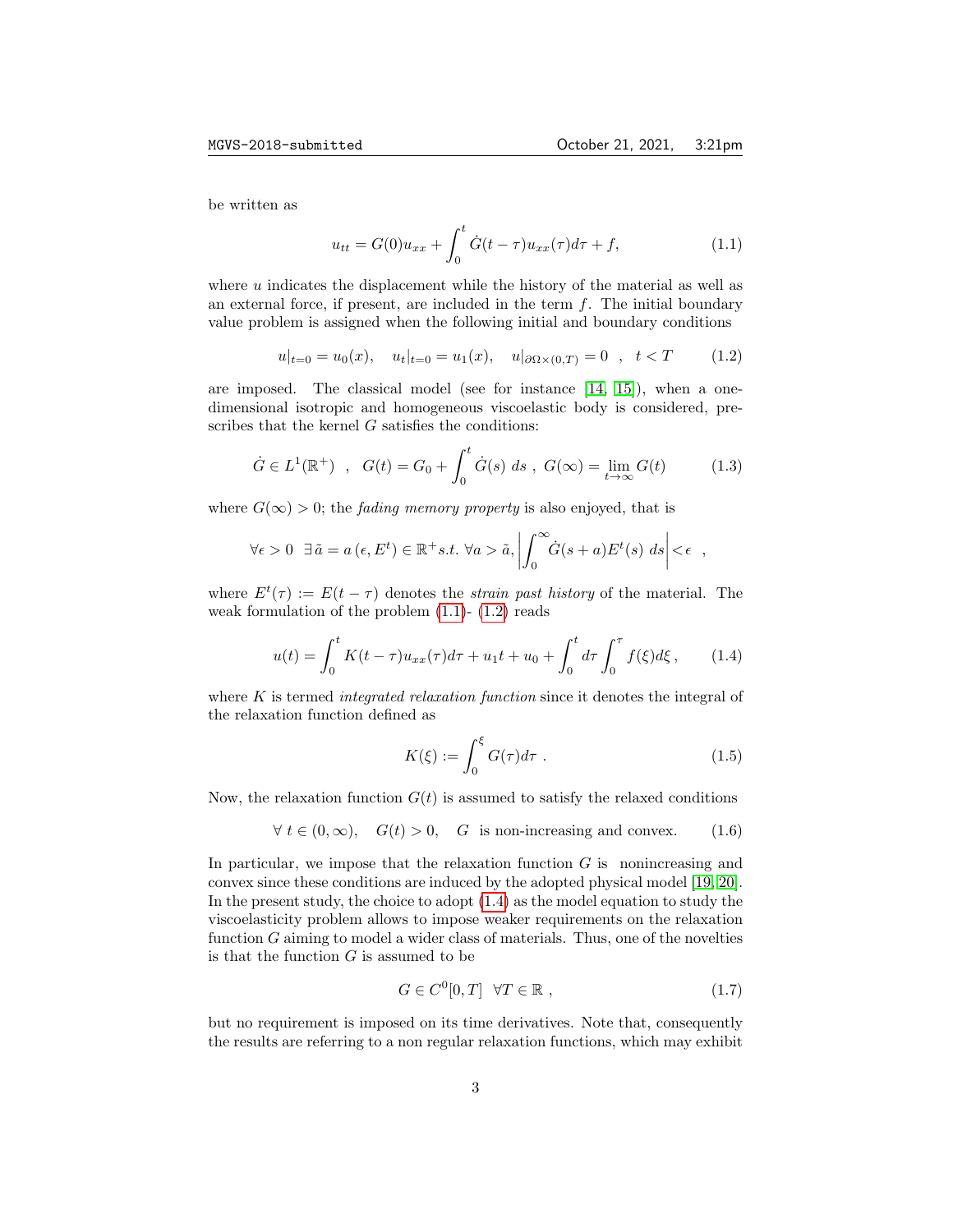jump discontinuities in the time derivative  $\dot{G}$ , not defined on the whole interval  $(0, T)$  according to an example, presented in [\[27\]](#page-12-3), where the initial value  $G(0)$ of the relaxation function is finite. This generalisation is introduced to describe viscoelastic materials which are not included in previous studies in [\[7\]](#page-10-2) wherein the relaxation functions is regular, i.e.  $G \in L^1(0,T) \cap C^2(0,T)$ ,  $\forall T \in \mathbb{R}$ , but may be unbounded at  $t = 0$ .

#### 1.3 A notable example

A special case is considered in this Subsection to stress the interest of the case under investigation. Let

$$
G(s) = \begin{cases} \frac{G_{\infty} - G_0}{a} s + G_0 & 0 \le s \le a \\ G_{\infty} & s \ge a \end{cases}
$$
 (1.8)

as depicted in the following Fig. 1. The evolution equation [\(1.1\)](#page-2-0)



Figure 1: Relaxation function

$$
u_{tt} = G(0)u_{xx} + \int_0^t \dot{G}(t-\tau)u_{xx}(\tau)d\tau + f,
$$
\n(1.9)

now, on substitution of the given relaxation function  $G$ , reads

$$
u_{tt} = G(0)u_{xx} + [G_{\infty} - G_0] \int_{\tilde{t}}^{t} \frac{1}{a} u_{xx}(s)ds + f, \text{ where } \tilde{t} := \max\{0, t - a\} ,
$$
\n(1.10)

that is, when  $a \to 0$ ,  $t - a > 0$  definitely. Hence, on application of the mean value theorem, the limit  $a \to 0$  gives

$$
u_{tt} = G(0)u_{xx} + [G_{\infty} - G_0]u_{xx} + f,
$$
\n(1.11)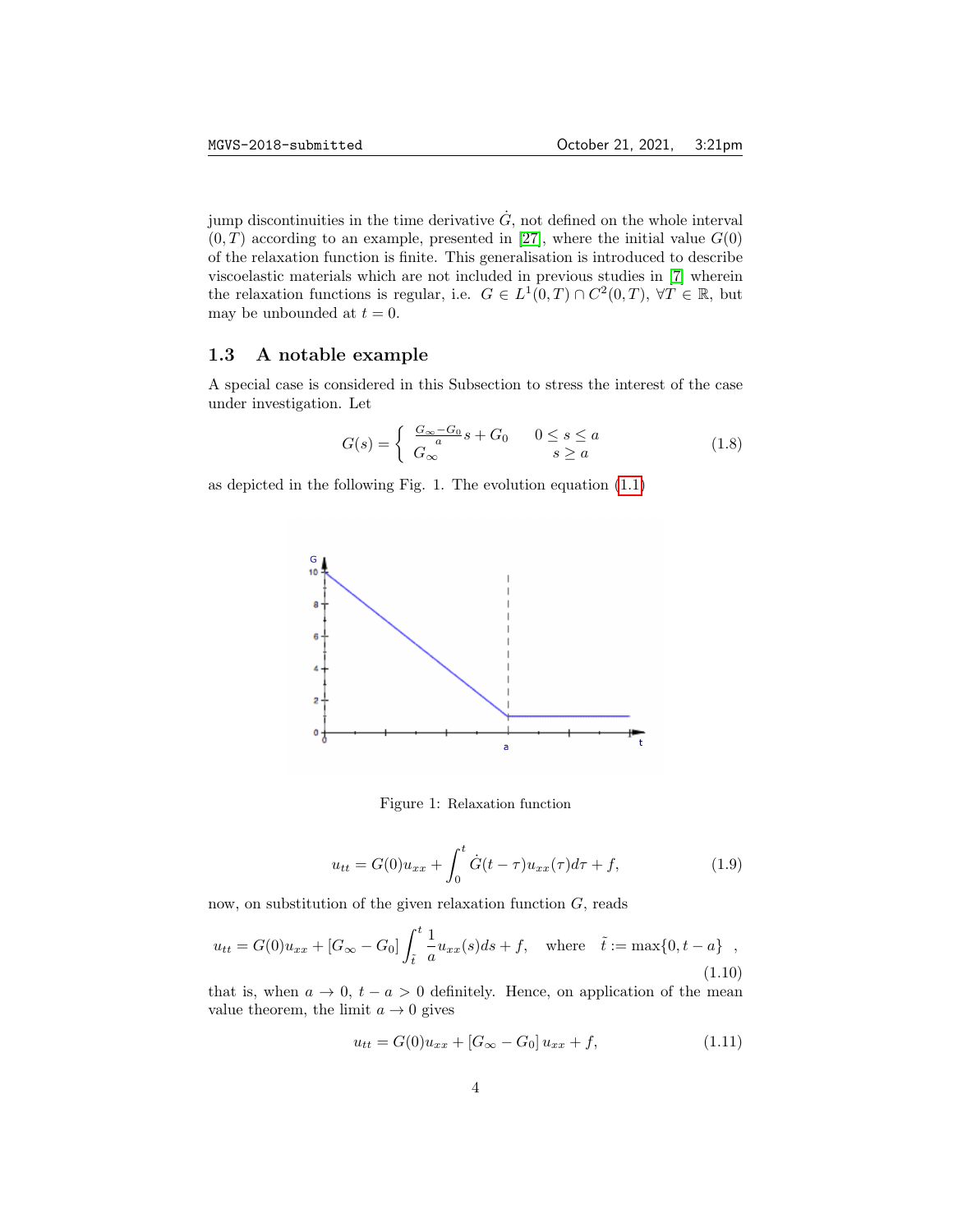i.e.

$$
u_{tt} = G_{\infty} u_{xx} + f,\tag{1.12}
$$

where  $G_0$  does not appear since the two terms cancel out and, hence, the linear wave equation is obtained. This example shows the relation between linear wave equation and the linear viscoelasticity equation. Specifically, when we consider the wedge continuous relaxation function in the example, the linear viscoelasticity equation admits the linear wave equation as its limit wherein the speed is  $c^2 = G_{\infty}$ .

#### 1.4 Content outline

The outline of the article is as follows. In Section 2, a suitable mollified formulation of the relaxation function is introduced, then corresponding approximated regular problems, which depend on a small parameter  $\varepsilon \in \mathbb{R}^+$ , are considered. The two key ingredients are, on one side, the link between the assigned initial boundary value problem  $(1.1)$  -  $(1.2)$  and its integral weak formulation  $(1.4)$ . On the other side, we prove that the limit, as  $\varepsilon \to 0$ , of the sequence of solutions admitted by the approximated regular problems coincides with the solution of the non regular initial boundary value problem under investigation. Suitable a priori estimates are proved: the proof of existence of the weak solution admitted by the problem under investigation, and constructed via limit process, is based on them.

The subsequent Sections 3 and 4, are devoted, in turn, to show the existence, and its uniqueness, of the weak solution admitted by the problem. Sections 3 is concerned about the limit of the sequence of solutions to the approximated problems. A key role is played by the estimate in Section 2. The proof of the uniqueness of the weak solution provided in Section 3 is given in Section 4. Perspectives and open problems are mentioned in the closing Section 5.

# 2 Approximated problems

This Section opens with the introduction of a mollified relaxation function which depends on a small parameter  $\varepsilon \in \mathbb{R}^+$ . Corresponding to each value of the parameter  $\varepsilon$ , a regular kernel problem is written. Thus, a sequence of approximated regular problems is constructed. On application of a Lemma, proved in [\[7\]](#page-10-2), suitable a priori estimates are obtained. First of all, we introduce

$$
G^{\varepsilon}(t) := \int_{t-\varepsilon}^{t+\varepsilon} \rho\left(\frac{t-\tau}{\varepsilon}\right) \frac{1}{\varepsilon} G(\varepsilon+\tau) d\tau \tag{2.1}
$$

where  $\rho : \mathbb{R} \to \mathbb{R}^+$  is a  $C^{\infty}$ -function with compact support in the unit intervall  $(-1,1)$ , such that its integral is equal to one, that is

<span id="page-4-1"></span><span id="page-4-0"></span>
$$
\int_{\mathbb{R}} \rho \left( \frac{t - \tau}{\varepsilon} \right) \frac{1}{\varepsilon} d\tau = 1; \tag{2.2}
$$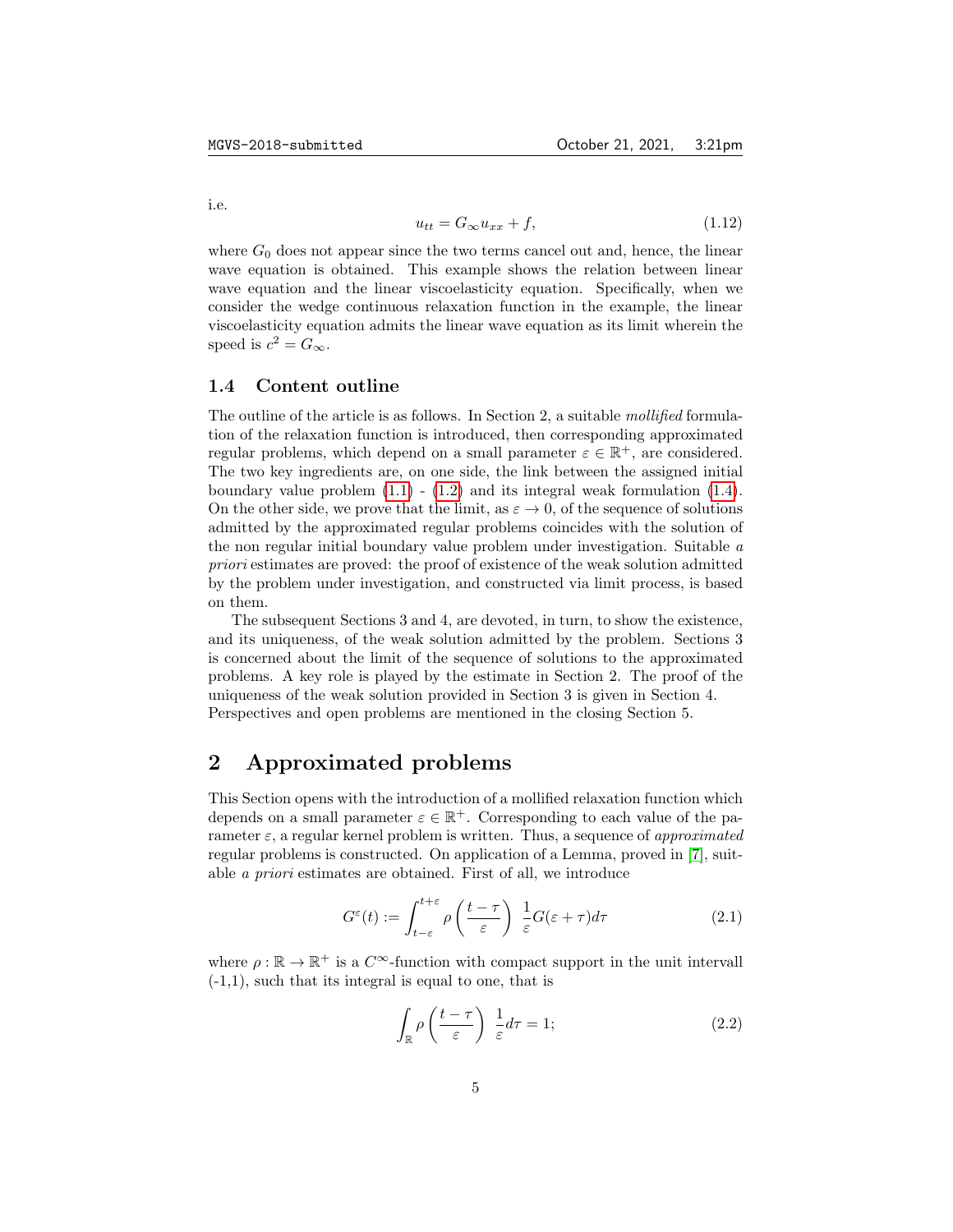so that [\(2.1\)](#page-4-0) can be rewritten as

$$
G^{\varepsilon}(t) := \int_{\mathbb{R}} \rho\left(\frac{t-\tau}{\varepsilon}\right) \frac{1}{\varepsilon} G(\varepsilon + \tau) d\tau.
$$
 (2.3)

Note that by [\(2.1\)](#page-4-0) one has also

$$
G^{\varepsilon}(t) := \int_{-\varepsilon}^{\varepsilon} \rho\left(\frac{\tau}{\varepsilon}\right) \frac{1}{\varepsilon} G(\varepsilon + t - \tau) d\tau, \tag{2.4}
$$

so that if G is nonnegative, nonincreasing and convex so is  $G^{\varepsilon}$ .

Now, consider the approximated problem  $P^{\varepsilon}$  given by the following integrodifferential equation

<span id="page-5-0"></span>
$$
u_{tt}^{\varepsilon} = G^{\varepsilon}(0)u_{xx}^{\varepsilon} + \int_0^t \dot{G}^{\varepsilon}(t-\tau)u_{xx}^{\varepsilon}(\tau)d\tau + f, \quad 0 < \varepsilon \ll 1,
$$
 (2.5)

where  $G^{\varepsilon}$  is given by [\(2.1\)](#page-4-0) and, hence,  $G^{\varepsilon}(0)$  as well as  $\dot{G}^{\varepsilon}$  are well defined, together with associated initial and boundary conditions

$$
u^{\varepsilon}|_{t=0} = u_0, \quad u_t^{\varepsilon}|_{t=0} = u_1(x), \quad u^{\varepsilon}|_{\partial\Omega \times (0,T)} = 0 \quad , \quad t < T.
$$
 (2.6)

Notably, the problem  $P^{\varepsilon}$  is regular and, hence, admits a unique solution [\[14,](#page-11-3) [15\]](#page-11-4). In addition, the corresponding weak formulation is:

$$
u^{\varepsilon}(t) = \int_0^t K^{\varepsilon}(t-\tau)u^{\varepsilon}_{xx}(\tau)d\tau + u_1t + u_0 + \int_0^t d\tau \int_0^{\tau} f(\xi)d\xi, \qquad (2.7)
$$

where

<span id="page-5-2"></span><span id="page-5-1"></span>
$$
K^{\varepsilon}(\xi) := \int_0^{\xi} G^{\varepsilon}(\tau) d\tau . \tag{2.8}
$$

The next Section is devoted to consider the limit, as  $\varepsilon \to 0$  of such an approximated integral problem to the integral problem [\(1.4\)](#page-2-2).

The next aim of this Section is to establish an estimate which allows to prove the needed convergence of the approximated solutions as  $\varepsilon$  goes to zero.

The following Lemma 2.1 provides the needed estimates to prove the Theorem, provided in the subsequent Section, which allows us to establish the existence result we aimed to.

As proved in [\[14\]](#page-11-3), [\[15\]](#page-11-4), the regular linear problem [\(2.5\)](#page-5-0) - [\(2.6\)](#page-5-1), where  $G^{\varepsilon}$ is given in [\(2.1\)](#page-4-0), admits a unique solution. In particular, the following Lemma can be stated.

**Lemma 2.1** Let  $u^{\varepsilon}$  denote the unique solution admitted by the problem  $(2.5)$ [\(2.6\)](#page-5-1), then it follows

$$
\frac{1}{2}\frac{d}{dt}\int_{\Omega}G^{\varepsilon}(t)|u_{x}^{\varepsilon}|^{2}dx - \frac{1}{2}\frac{d}{dt}\int_{0}^{t}ds\int_{\Omega}\dot{G}^{\varepsilon}(s)|u_{x}^{\varepsilon}(t) - u_{x}^{\varepsilon}(t-s)|^{2}dx + \n+ \frac{1}{2}\frac{d}{dt}\int_{\Omega}|u_{t}^{\varepsilon}|^{2}dx = \int_{\Omega}f u_{t}^{\varepsilon}dx + \frac{1}{2}\int_{\Omega}\dot{G}^{\varepsilon}(t)|u_{x}^{\varepsilon}|^{2}dx +
$$
\n(2.9)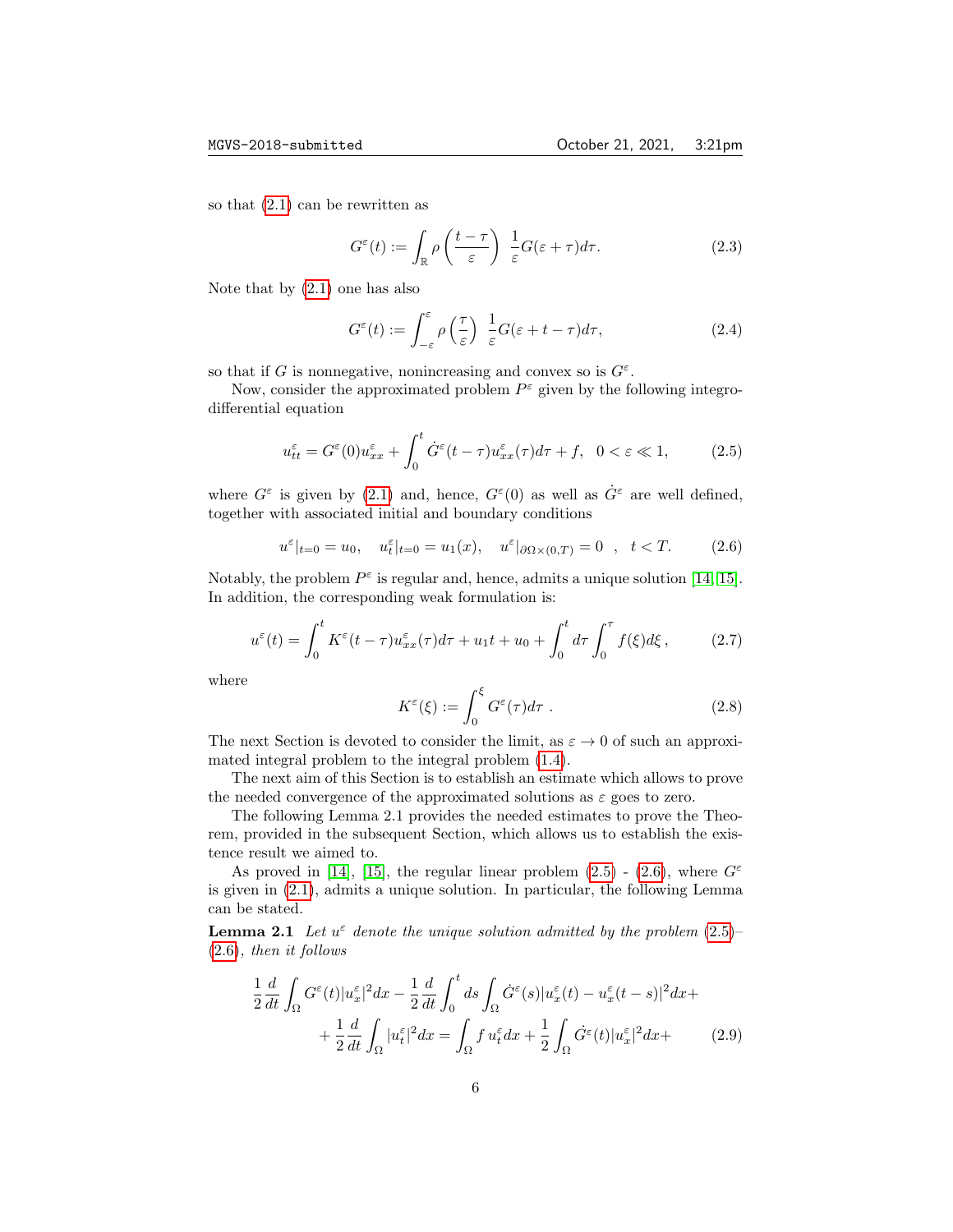$$
-\frac{1}{2}\int_0^t ds \int_{\Omega} \ddot{G}^{\varepsilon}(s) |u^{\varepsilon}_x(t) - u^{\varepsilon}_x(t-s)|^2 dx.
$$

**Proof.** The proof follows the lines of the proof of Lemma 2.1 in [\[7\]](#page-10-2).

Specifically, when we recall the conditions  $(1.6)$ , imposed on  $G$ , and we consider  $G^{\varepsilon}$ , they imply  $G^{\varepsilon} < 0$  and  $G^{\varepsilon} > 0$ , in the integration time interval  $(0, t)$ . Hence, these conditions, combined with integration over the time interval  $(0, t)$ , leads to

$$
\frac{1}{2} \int_{\Omega} G^{\varepsilon}(t) |u_{x}|^{2} dx + \frac{1}{2} \int_{\Omega} |u_{t}|^{2} dx
$$
\n
$$
\leq \int_{\Omega} \int_{0}^{t} f u_{t} dx ds + \frac{1}{2} \int_{\Omega} G^{\varepsilon}(0) |u_{x}(0)|^{2} dx + \frac{1}{2} \int_{\Omega} |u_{1}|^{2} dx.
$$
\n(2.10)

The latter, when the initial data are taken into account, implies

$$
\frac{1}{2} \int_{\Omega} G^{\varepsilon}(t) |u_{x}|^{2} dx + \frac{1}{2} \int_{\Omega} |u_{t}|^{2} dx - \int_{0}^{t} \int_{\Omega} |u_{t}|^{2} dx ds \le C(f, u_{1}, u_{0}, G_{0}). \tag{2.11}
$$

Hence, on application of Gronwall's lemma,

$$
\frac{1}{2} \int_{\Omega} G^{\varepsilon}(t) |u_{x}|^{2} dx + \frac{1}{2} \int_{\Omega} |u_{t}|^{2} dx \leq e^{T} C(f, u_{1}, u_{0}, G_{0}). \tag{2.12}
$$

Since G is nonincreasing, choosing  $2\varepsilon \leq 1$ ,  $t \leq T$  and using [\(2.2\)](#page-4-1) one has

$$
G^{\varepsilon}(t) \ge \int_{t-\varepsilon}^{t+\varepsilon} \rho\left(\frac{t-\tau}{\varepsilon}\right) \frac{1}{\varepsilon} G(2\varepsilon+t) d\tau \ge G(1+T). \tag{2.13}
$$

Thus it holds

<span id="page-6-0"></span>
$$
\frac{1}{2} \int_{\Omega} |u_x|^2 \, dx + \frac{1}{2} \int_{\Omega} |u_t|^2 \, dx \leq \alpha e^T C(f, u_1, u_0), \tag{2.14}
$$

wherein  $\alpha = \max\{(G(T+1))^{-1}, 1\}$ . This last estimate is required later on.

### 3 Integral Problem: Solution Existence

The aim of this Section is to prove that, when we let  $\varepsilon \to 0$ , there exists a weak limit, say u, of any sequence of solutions  $u^{\varepsilon}$  of the approximated problem,  $P^{\varepsilon}$  [\(2.7\)](#page-5-2). That is, consider any sequence of functions  $u^{\varepsilon}$ , solutions to (2.7), it weakly converges to u, the solution to  $(1.1) - (1.2)$  $(1.1) - (1.2)$  $(1.1) - (1.2)$ . The key fact is the regularity of the problem  $P^{\varepsilon}$  which implies the existence and uniqueness of its solution  $u^{\varepsilon}$ . Then, on use of the estimate  $(2.14)$ , it follows that there exists a subsequence  $\{\varepsilon_h\}, h \in \mathbb{N}$  such that there exists a convergent subsequence of solutions  $\{u^{\varepsilon_h}\}$ 

$$
u^{\varepsilon_h} \longrightarrow u \text{ weakly in } H^1(0, T, H_0^1(\Omega)) \text{ as } \varepsilon_h \to 0;
$$
 (3.1)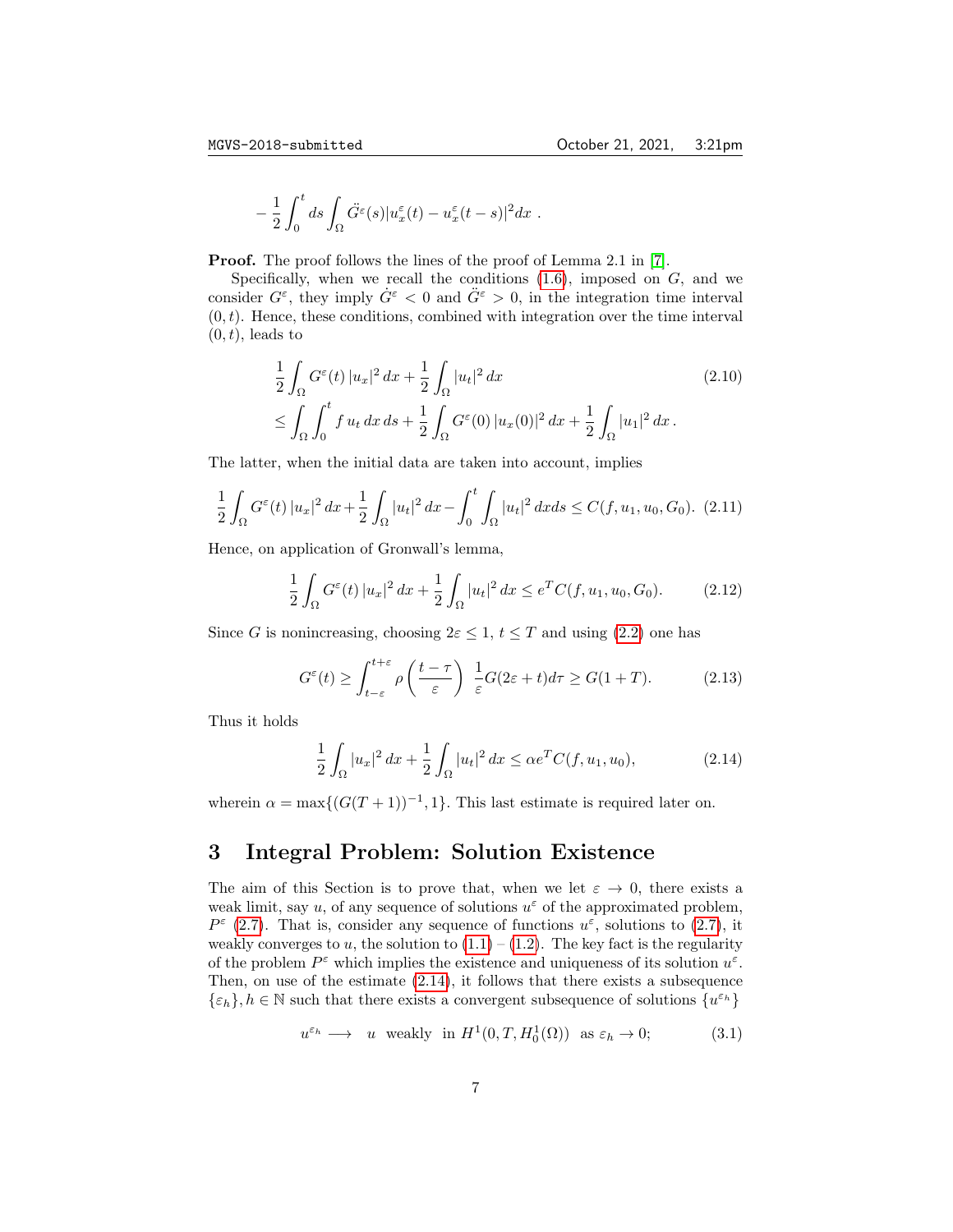$$
u^{\varepsilon_h} \longrightarrow u
$$
 strongly in  $L^2(D)$  as  $\varepsilon_h \to 0$ ; (3.2)

hence,

$$
\exists u(t) = \lim_{\varepsilon_h \to 0} u^{\varepsilon_h}(t) \quad \text{in} \quad L^2\left( (a, b) \times (0, T) \right),\tag{3.3}
$$

where  $D = (a, b) \times (0, T)$  and  $u^{\varepsilon_h}$  is solution to the problem  $(2.5)$  -  $(2.6)$ . Thus, the following result can be proved.

**Theorem 3.1.** The integral problem  $(1.4)$  admits a weak solution represented by the function  $u(t) = \lim_{\varepsilon_h \to 0} u^{\varepsilon_h}(t)$ .

**Proof.** Consider the approximated problem  $(2.5)$  -  $(2.6)$ , which admits the unique solution  $u^{\varepsilon_h}$ ; the associated weak formulation reads

$$
P^{\varepsilon_h}: \t u^{\varepsilon_h}(t) = \int_0^t K^{\varepsilon_h}(t-\tau) u^{\varepsilon_h}_{xx}(\tau) d\tau + u_1 t + u_0 + \int_0^t d\tau \int_0^\tau f(\xi) d\xi , \t (3.4)
$$

where

<span id="page-7-0"></span>
$$
K^{\varepsilon_h}(\xi) := \int_0^{\xi} G^{\varepsilon_h}(\tau) d\tau . \tag{3.5}
$$

Then, introduce the test functions  $\varphi$ , which depend on both the time and space variables and satisfy homogeneous b.c.s at  $a$  and  $b$ , i.e., at the *boundaries* of the  $\Omega \subset \mathbb{R}$ domain

<span id="page-7-2"></span>
$$
\varphi \in C^{\infty}(D)
$$
,  $D = (a, b) \times (0, T)$ , s.t.  $\varphi(a, t) = \varphi(b, t) = 0 \quad \forall t \in (0, T)$ . (3.6)

On integration over D, after multiplication by  $\varphi$  of [\(3.4\)](#page-7-0), allows to write

$$
\iint_D u^{\varepsilon_h}(t)\,\varphi\,dx\,dt = \iint_D \varphi \left\{ \int_0^t K^{\varepsilon_h}(t-\tau)u_{xx}^{\varepsilon_h}(\tau)d\tau + u_1t \right. \\ \left. + u_0 + \int_0^t d\tau \int_0^\tau f(\xi)d\xi \right\} dxdt. \tag{3.7}
$$

First of all, note that all the terms

<span id="page-7-1"></span>
$$
\iint_D \varphi \left\{ u_1 t + u_0 + \int_0^t d\tau \int_0^\tau f(\xi) d\xi \right\} dx dt \tag{3.8}
$$

depend only on the initial data and/or on the history of the material with memory, supposed known. Since all these terms are assumed regular, then the boundedness of  $D$ , implies the integral over  $D$ , in  $(3.8)$  is well defined and finite. Furthermore, in [\(3.8\)](#page-7-1),  $\varepsilon_h$  does not appear, hence, all the terms therein are unchanged in the limit  $\varepsilon_h \to 0$ .

Accordingly, the quantity to focuss the attention on is the following

$$
\iint_D \varphi \, dxdt \int_0^t K^{\varepsilon_h}(t-\tau) u_{xx}^{\varepsilon_h}(\tau) d\tau.
$$
 (3.9)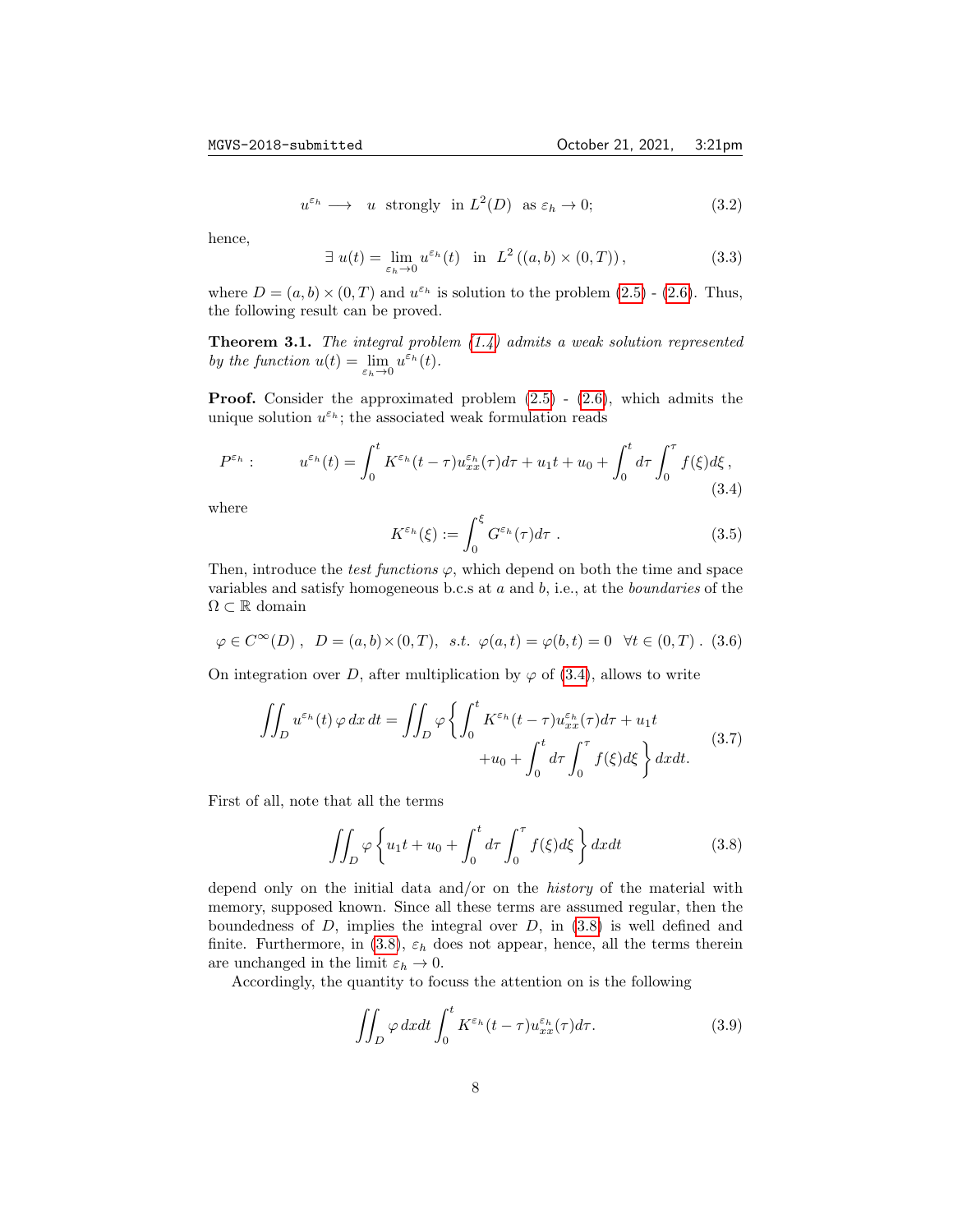On use of the homogeneous boundary conditions [\(3.6\)](#page-7-2) satisfied by the test functions  $\varphi$ , integration by parts with respect to the space variable, two times, gives :

$$
\iint_{D} \varphi \, dxdt \int_{0}^{t} K^{\varepsilon_{h}}(t-\tau) u_{xx}^{\varepsilon_{h}}(\tau) d\tau = \iint_{D} \varphi \, dxdt \frac{d}{dx} \int_{0}^{t} K^{\varepsilon_{h}}(t-\tau) u_{x}^{\varepsilon_{h}}(\tau) d\tau.
$$
\n
$$
= -\iint_{D} \varphi_{x} \, dxdt \int_{0}^{t} K^{\varepsilon_{h}}(t-\tau) u_{x}^{\varepsilon_{h}}(\tau) d\tau.
$$
\n(3.10)

The weak convergence of  $u_x^{\varepsilon_h}$  to  $u_x$  combined with the pointwise convergence of  $K^{\varepsilon_h}$  to K, proved as follows, imply the existence of the weak solution. Indeed, by definition

$$
K^{\varepsilon_h}(t) - K(t) = \int_0^t G^{\varepsilon_h}(s)ds - \int_0^t G(s)ds = \tag{3.11}
$$

$$
\int_0^t ds \left\{ \int_{s-\varepsilon}^{s+\varepsilon} \rho \left( \frac{s-\tau}{\varepsilon} \right) \frac{1}{\varepsilon} G(\varepsilon + \tau) d\tau - G(s) \right\} =
$$

$$
\int_0^t ds \int_{s-\varepsilon}^{s+\varepsilon} d\tau \left\{ \rho \left( \frac{s-\tau}{\varepsilon} \right) \frac{1}{\varepsilon} \left[ G(\varepsilon + \tau) - G(s) \right] \right\} \to 0, \text{ as } \varepsilon \to 0.
$$

$$
\mathbf{m}_{\varepsilon \to 0} \left[ G(\varepsilon + \tau) - G(s) \right] = 0. \qquad \Box
$$

since  $\lim_{\varepsilon\to 0}$   $[G(\varepsilon+\tau)-G(s)]=0.$ 

# 4 Integral Problem: Solution Uniqueness

In this Section the solution uniqueness is considered.

Theorem 4.1. Given the integral problem [\(1.4\)](#page-2-2), i.e.,

$$
u(t) = \int_0^t K(t - \tau) u_{xx}(\tau) d\tau + u_1 t + \int_0^t d\tau \int_0^{\tau} f(\xi) d\xi
$$
 (4.1)

it admits a unique weak solution.

**Proof.** Assume [\(4.1\)](#page-8-0) admits two different solutions, say v and  $\tilde{v}$ , then the linearity implies that also any linear combination of them is again a solution to [\(4.1\)](#page-8-0). Thus, consider  $w := v - \tilde{v}$ ; it turns out to solve

<span id="page-8-1"></span><span id="page-8-0"></span>
$$
w(t) = \int_0^t K(t - \tau) w_{xx}(\tau) d\tau
$$
\n(4.2)

subject to homogeneous initial and boundary conditions, by definition.

Let us denote by  $w^i, \lambda_i$  the eigenfunctions and eigenvalues for the Dirichlet problem in  $\Omega$  i.e. satisfying

<span id="page-8-2"></span>
$$
-w_{xx}^i = \lambda_i w^i \text{ in } \Omega, \quad w^i = 0 \text{ on } \partial\Omega. \tag{4.3}
$$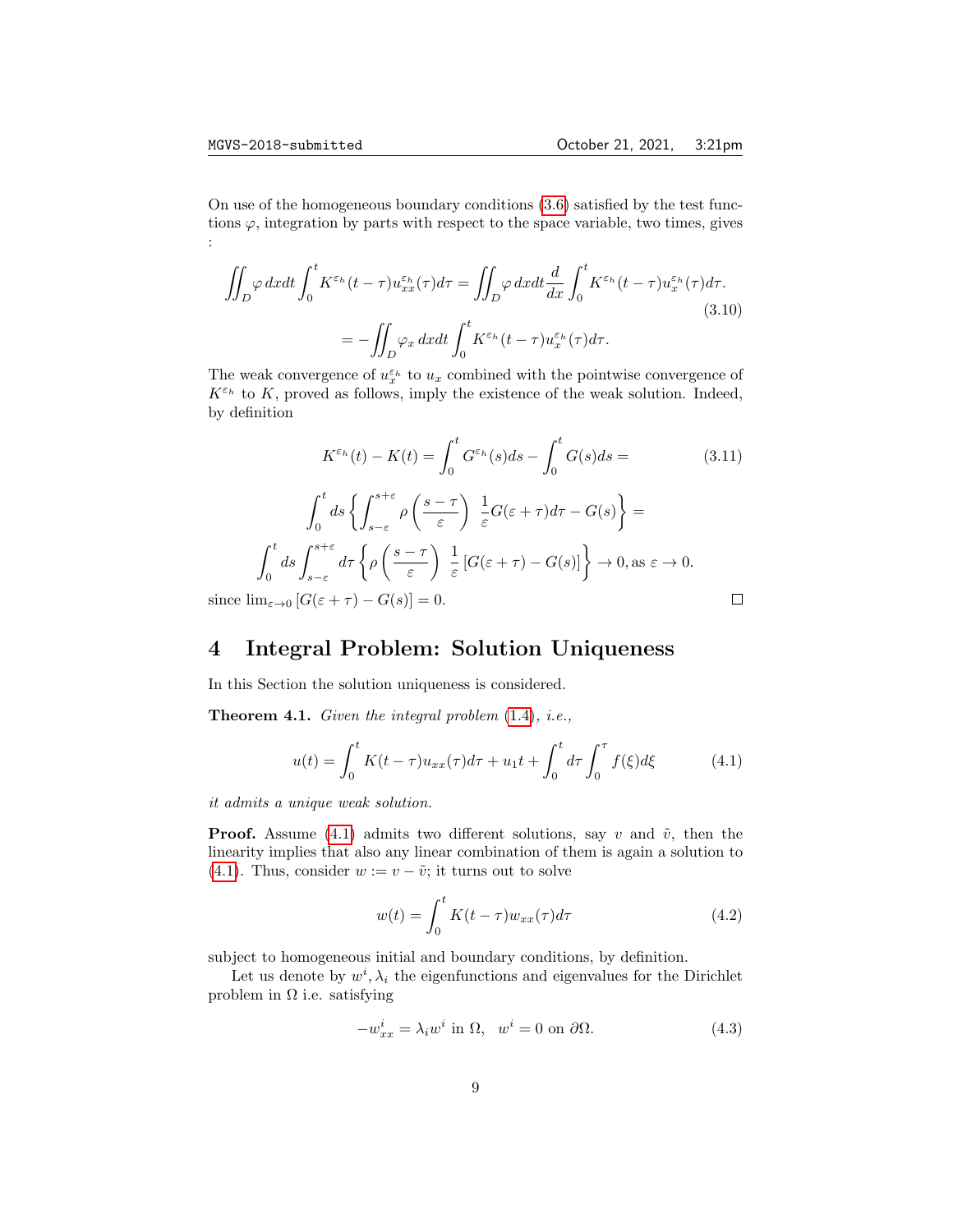(Without lost of generality we can assume the eigenfunctions normalised). From [\(4.2\)](#page-8-1), multiplying by  $w^i$  and integrating on  $\Omega$  one deduces

$$
\int_{\Omega} w(t)w^i dx = -\int_0^t K(t-\tau) \int_{\Omega} w_x(\tau)w^i_x dx d\tau \tag{4.4}
$$

from which we derive by  $(4.3)$  and denoting the  $L^2$ -scalar product by  $( , )$ 

$$
(w(t), wi) = -\lambda_i \int_0^t K(t - \tau)(w(\tau), wi) d\tau.
$$

Taking absolute values it follows since  $K$  is nondecreasing, nonnegative

$$
|(w(t),wi)| \leq K(T) \int_0^t |(w(\tau),wi)| d\tau.
$$

So that by Gronwall's Lemma  $(w(t), w^i) = 0$   $\forall i$  and thus  $w = 0$ .

 $\Box$ 

# 5 Perspectives and open problems

The question which remains to answer to is whether it is possible to extend the obtained results to the case when a magneto-viscoelastic body is considered. Indeed, the case of magneto-viscoelastic materials is very interesting both under the applicative viewpoint as well as under the mathematical one. Specifically, the parabolic equation that describes the evolution of the magnetisation spin is modified by the introduction of a further term when the deformation effect is taken into account. There are many publications on the subject, among them we quote the modelling of magneto-elastic interactions described in [\[4\]](#page-10-5), and the variational analysis and some aspects on the modelling and numerics considered in [\[17,](#page-11-6) [22\]](#page-11-7). When the mechanical response also accounts of the past deformation, the mathematical problem becomes an evolution problem with memory described by nonlinear integro-differential equations. In the framework of the model proposed in [\[3\]](#page-10-6), the problem, when the two effects elastic and magnetic effects are coupled is studied in [\[12,](#page-11-8) [13,](#page-11-9) [26\]](#page-12-5). One of the aspects is the change from parabolic to hyperbolic of the system, studied also in [\[16\]](#page-11-10). The case of a magneto-viscoelastic material where equations which couple the two effects of viscoelasticity and magnetisation are given, in [\[5,](#page-10-7) [6\]](#page-10-8). In [\[5\]](#page-10-7) we prove the existence and uniqueness of the solution admitted by a 1-dimensional magnetoviscoelastic problem. The existence result is generalised to the 3-dimensional case in [\[6\]](#page-10-8) and to the case of a singular kernel 1-dimensional magneto-viscoelastic problem in [\[10\]](#page-10-9). Singular kernel problems are studied also in [\[11,](#page-11-11) [8\]](#page-10-4). Currently under investigation is the coupling of the magnetic effects with the viscoelasticity model considered in the present study.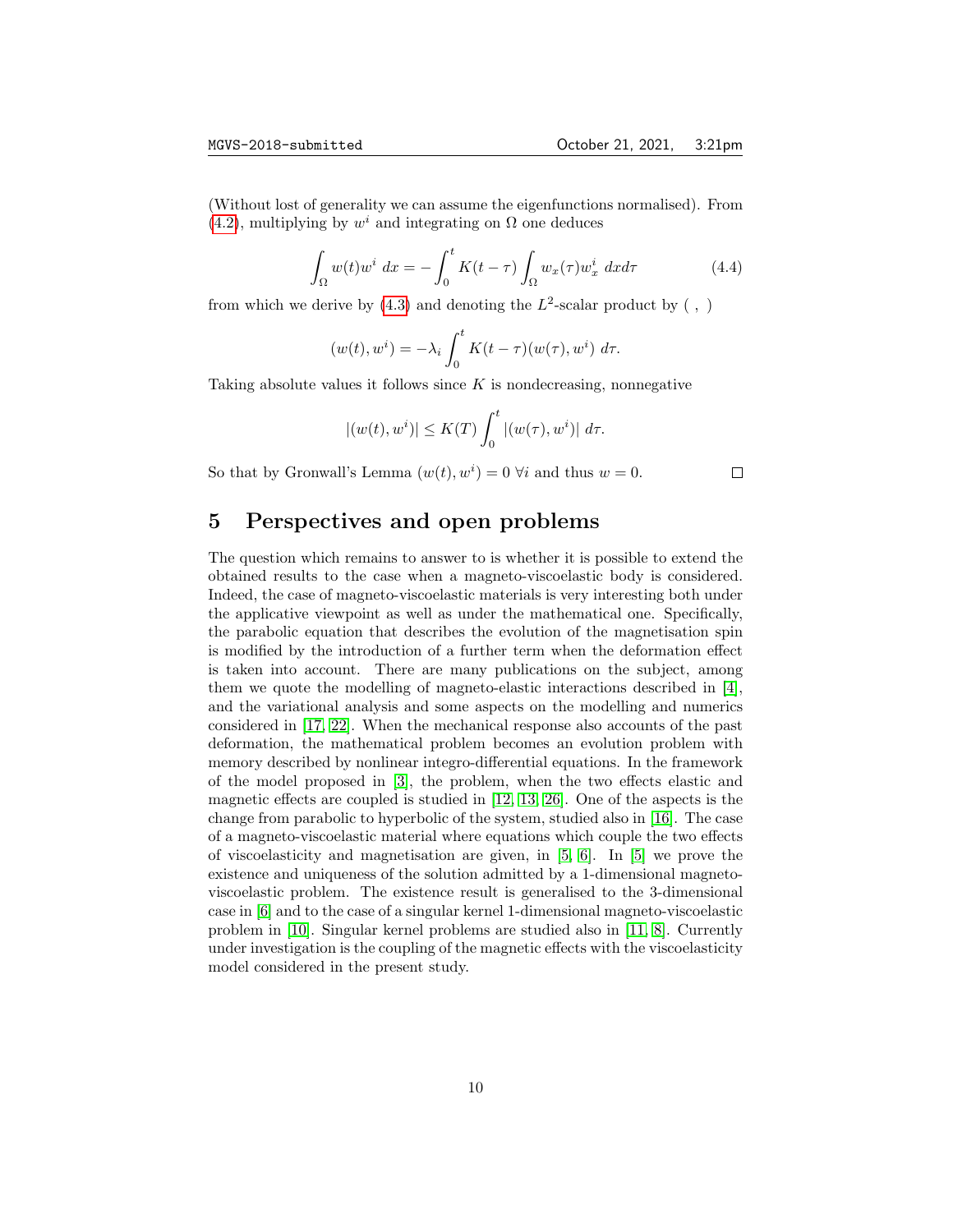### Acknowledgments.

The authors gratefully acknowledge the partial financial support of the Italian GNFM-INdAM and of Università di Roma La Sapienza. S. Carillo thanks also INFN-Sez. Roma1, Gr. MMNLP. M. Chipot thanks the Italian GNFM-INdAM and Dipartimento di Scienze di Base e Applicate per l'Ingegneria, Universit`a di Roma La Sapienza, for the kind hospitality.

### References

- <span id="page-10-0"></span>[1] G. Amendola, S. Carillo and A. Manes, Classical free energies of a heat conductor with memory and the minimum free energy for its discrete spectrum model, Bollettino U. M.l., sect. B, vol.3, pp. 421-446, 2010.
- <span id="page-10-1"></span>[2] G. Amendola, S. Carillo, J.M. Golden and A. Manes, Viscoelastic fluids: free energies, differential problems and asymptotic behaviour, Discrete and Continuous Dynamical Systems - Series B, vol. 19, pp.1815-1835, 2014.
- <span id="page-10-6"></span>[3] M. Bertsch, P. Podio-Guidugli and V. Valente, On the dynamics of deformable ferromagnets, I. Global weak solutions for soft ferromagnets at rest, Ann. Mat. Pura Appl. (IV), vol. CLXXIX, pp. 331–360, 2001.
- <span id="page-10-5"></span>[4] W.F. Brown, Magnetoelastic Interactions, Springer Tracts in Natural Philosophy, vol.9, Springer Verlag, 1966.
- <span id="page-10-7"></span>[5] S. Carillo, V. Valente, and G. Vergara Caffarelli, A result of existence and uniqueness for an integro-differential system in magneto-viscoelasticity, Applicable Analisys, vol. 90, pp. 1791-1802, 2010.
- <span id="page-10-8"></span>[6] S. Carillo, V. Valente, and G. Vergara Caffarelli, An existence theorem for the magnetic-viscoelastic problem, Discrete and Continuous Dynamical Systems Series S., vol. 5, pp. 435-447, 2012.
- <span id="page-10-2"></span>[7] S. Carillo, V. Valente and G. Vergara Caffarelli, A linear viscoelasticity problem with a singular memory kernel: an existence and uniqueness result, Differential and Integral Equations, vol. 26, pp. 1115-1125, 2013.
- <span id="page-10-4"></span>[8] S. Carillo, Singular kernel problems in materials with memory, Meccanica, vol. 50, pp. 603-615, 2015.
- <span id="page-10-3"></span>[9] S. Carillo, A 3-dimensional singular kernel problem in viscoelasticity: an existence result, Atti della Accademia Peloritana dei Pericolanti, Classe di Scienze Fisiche, Matematiche e Naturali, vol. 96, (S2), A1, 2018.
- <span id="page-10-9"></span>[10] S. Carillo, M. Chipot, V. Valente and G. Vergara Caffarelli, A magnetoviscoelasticity problem with a singular memory kernel, Nonlinear Analysis Series B: Real World Applications, vol. 35C, pp. 200-210, 2017.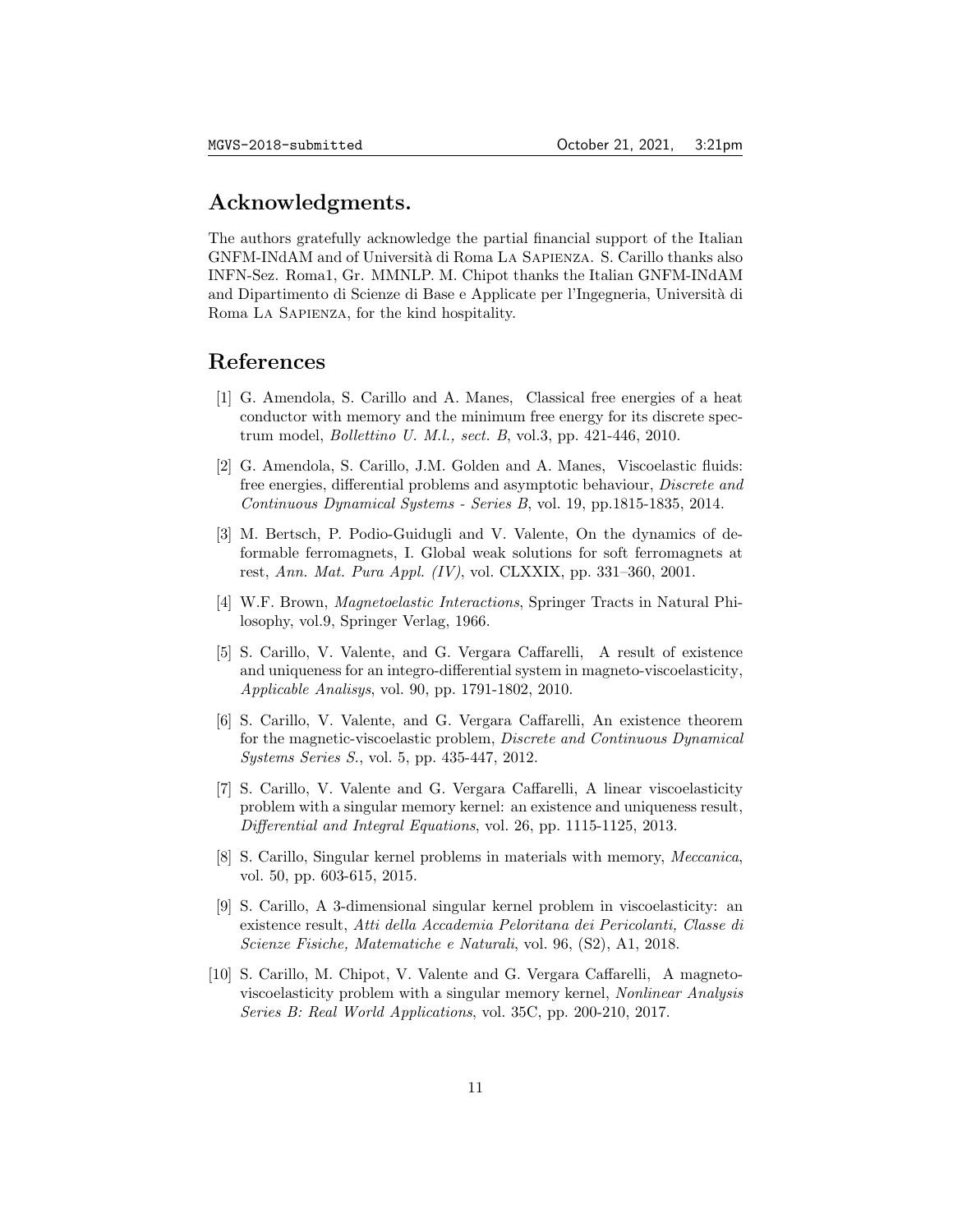- <span id="page-11-11"></span>[11] S. Carillo, V. Valente and G. Vergara Caffarelli, Heat conduction with memory: a singular kernel problem, Evolution Equations and Control Theory, vol. 3, pp. 399-410, 2014.
- <span id="page-11-8"></span>[12] M. Chipot, I. Shafrir, V. Valente, and G. Vergara Caffarelli, A nonlocal problem arising in the study of magneto-elastic interactions, Boll. UMI Serie IX, I, pp. 197-222, 2008.
- <span id="page-11-9"></span>[13] M. Chipot, I. Shafrir, V. Valente, and G. Vergara Caffarelli, On a hyperbolic-parabolic system arising in magnetoelasticity, J. Math. Anal. Appl., vol. 352, pp. 120-131, 2009.
- <span id="page-11-3"></span>[14] C.M. Dafermos, An abstract Volterra equation with applications to linear viscoelasticity, J. Diff. Equations, vol. 7, pp. 554-569, 1970.
- <span id="page-11-4"></span>[15] C.M. Dafermos, Asymptotic stability in viscoelasticity, Arch. Rat. Mech. Anal.,vol. 37, pp. 297-308, 1970.
- <span id="page-11-10"></span>[16] M. De Angelis, On the transition from parabolicity to hyperbolicity for a nonlinear equation under Neumann boundary conditions, Meccanica, Article in Press, 2018.
- <span id="page-11-6"></span>[17] A. DeSimone and G. Dolzmann, Existence of minimizers for a variational problem in two-dimensional nonlinear magneto-elasticity, Arch. Rational Mech. Anal., vol. 144, pp. 107-120, 1998.
- <span id="page-11-1"></span>[18] M. Fabrizio, G. Gentili and J.M. Golden, Non-isothermal free energies for linear theories with memory, Mathematical and Computer Modelling, vol. 39, pp. 219-253, 2004.
- <span id="page-11-0"></span>[19] M. Fabrizio and A. Morro, Mathematical problems in linear viscoelasticity, SIAM Studies in Applied Mathematics, 12, Philadelphia, PA, 1992.
- <span id="page-11-5"></span>[20] G. Gentili, Maximum recoverable work, minimum free energy and state space in linear viscoelasticity, Quart. Appl. Math., vol. 60, pp. 153–182, 2002.
- [21] C. Giorgi and A. Morro, Viscoelastic solids with unbounded relaxation function, Continuum Mechanics And Thermodynamics, vol. 4, pp. 151-165, 1992.
- <span id="page-11-7"></span>[22] D. Kinderlehrer, Magnetoelastic interactions, in variational methods for discontinuous structures, Prog. Nonlinear Differential Equations Appl., vol. 25, , Birkhauser Basel, pp. 177-189, 1996.
- <span id="page-11-2"></span>[23] Md. Mahiuddin, Md. Imran H. Khan, Nghia Duc Pham and M.A. Karim, Development of fractional viscoelastic model for characterising viscoelastic properties of food material during drying, Food Bioscience, vol.23, pp. 45- 53, 2018.